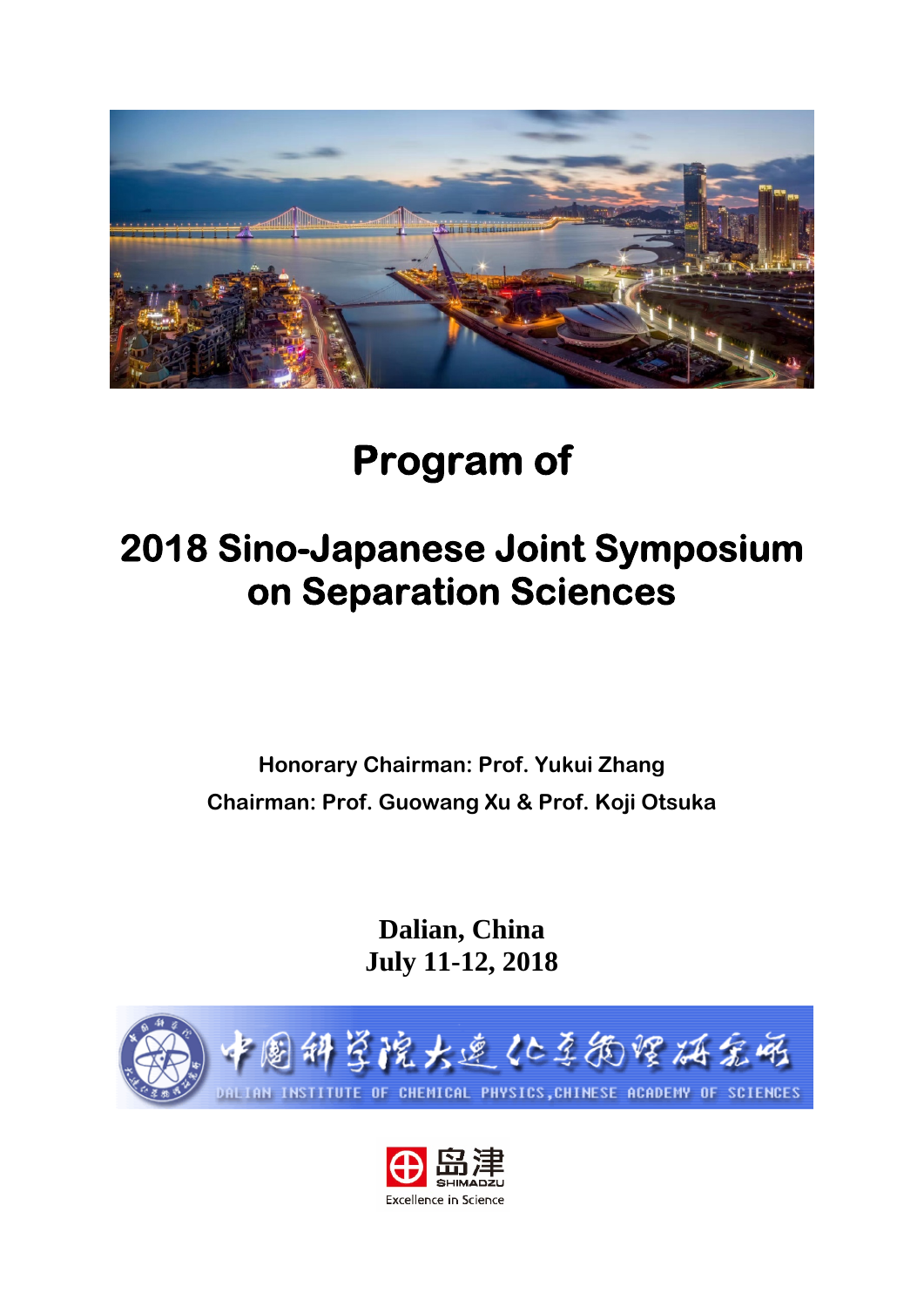# **Content**

**1. Forward**

**2. Map of DICP & Contact information**

**3. Program**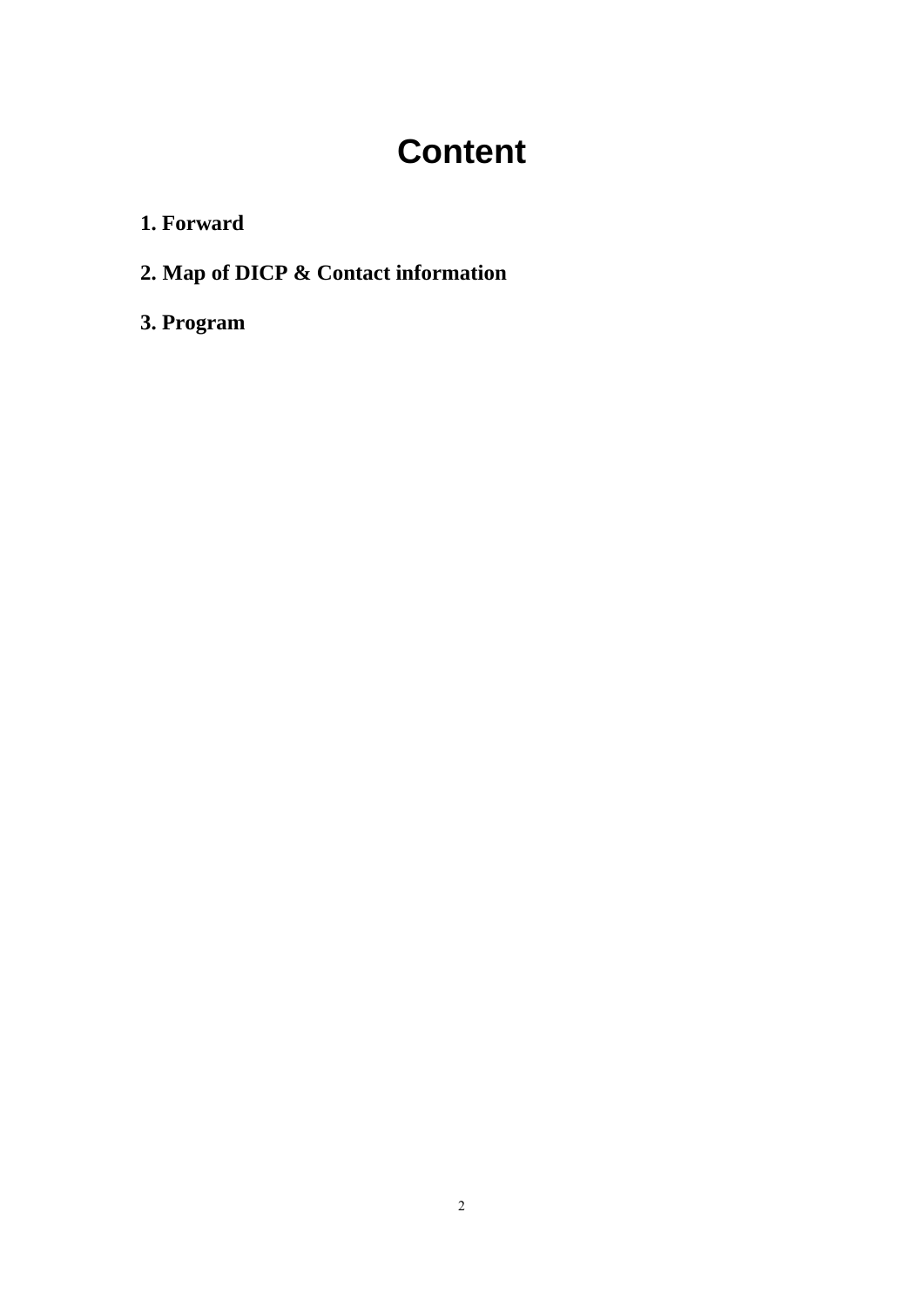## **Forward**

"2018 Sino-Japanese Symposium on Separating Science" will be held on July 11-12, 2018, Dalian, China. The local organizer in China is Dalian Institute of Chemical Physics, Chinese Academy of Sciences. The conference Chairmen are Prof. Guowang Xu and Prof. Koji Otsuka. The Symposium is sponsored by the Dalian Institute of Chemical Physics, Chinese Academy of Sciences and SHIMADZU (CHINA) CO., LTD.

It has had a long history of Sino-Japanese academic exchanges and cooperation on chromatography. The 1st Sino-Japanese Seminar on Separation Sciences was held in Dalian, China in July 2000.

The symposium aims to report state-of-the-art separation techniques, and discuss the frontier topics in separation/analytical chemistry. 15 Chinese and 15 Japanese famous scientists in Chromatography and micro-separation science fields have been specially invited to participate in this Sino-Japanese Joint Symposium on Separation Sciences. Through exchanging idea between the Chinese and Japanese participants, we believe that the Symposium will be a very successful initiation for future cooperation.

June 10, 2018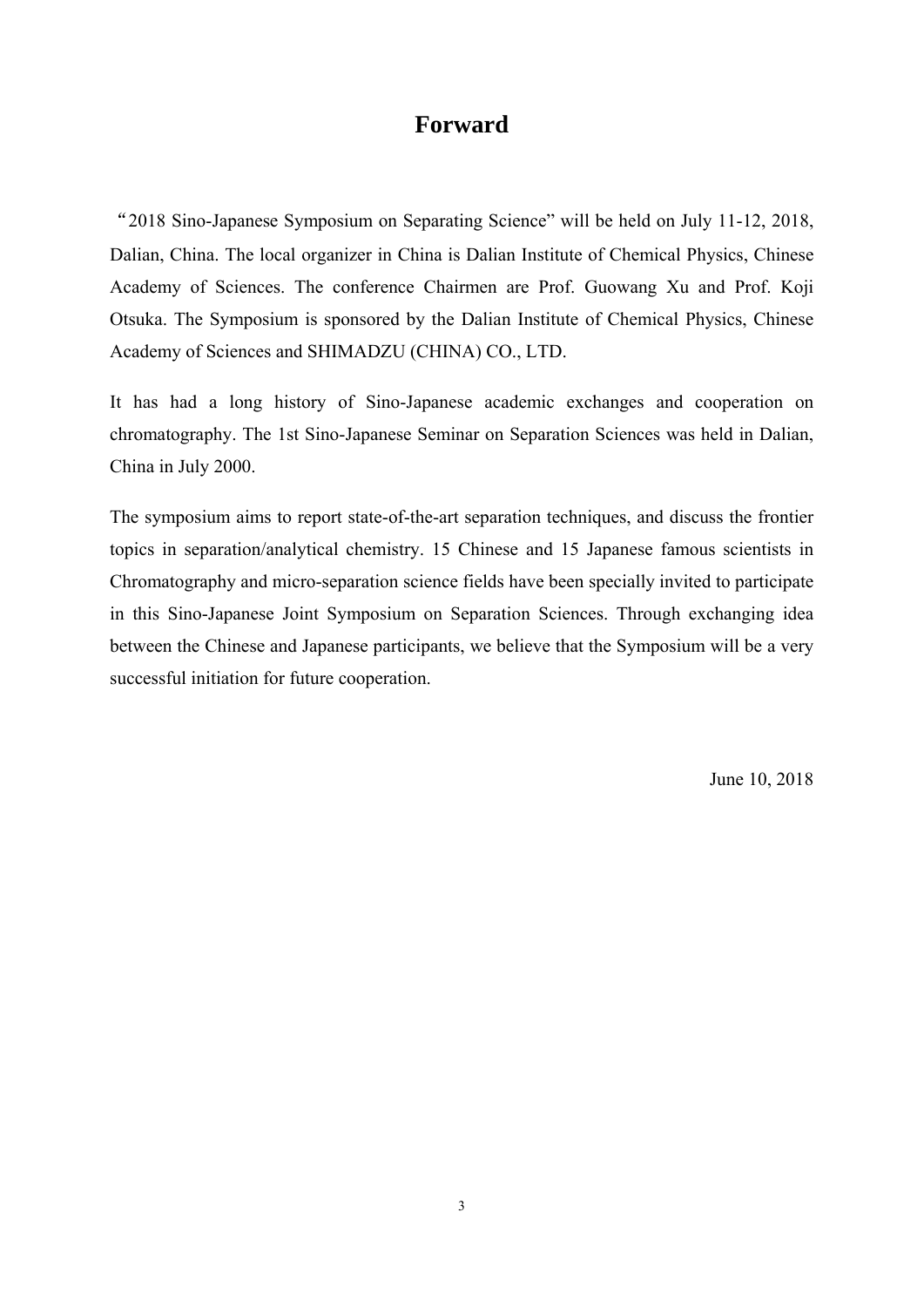Map of DICP



**Contact information**:

#### **Hotel:**

Dalian Xinghai Golf Hotel No.29 Xinhe Road, Shahekou District, Dalian, China TEL: +86-411-82193333

#### **Symposium:**

Prof. Guowang Xu, Chairman TEL: +86-411-84379530 Mobile phone: +86-13604267286 E-mail: xugw@dicp.ac.cn

Ms. Xiaoli Hou TEL: +86-411-84379520 Mobile phone: +86-13704092526 E-mail: houxl@dicp.ac.cn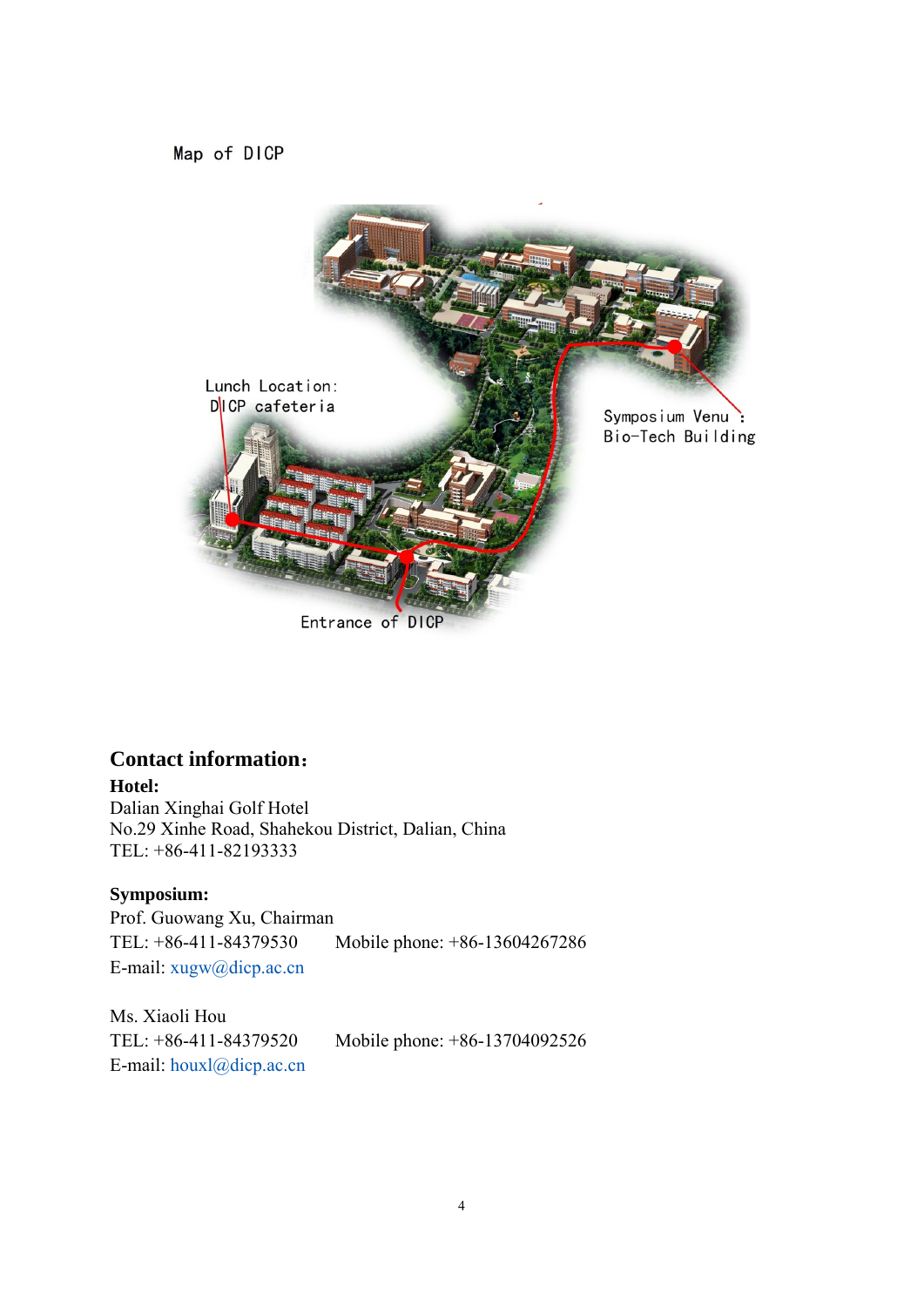# -**Program**-

# **2018 Sino-Japanese Joint Symposium on Separation Sciences**

#### **Conference Hall of Bio-Tech Building, Dalian Institute of Chemical Physics (DICP), Chinese Academy of Sciences**

#### **Whole day of** Ju**ly 10 (Tuesday)**

 Arrival and hotel check-in (Dalian Xinghai Golf Hotel) 18:30 Reception banquet (Multifunctional Hall of Dalian Xinghai Golf Hotel)

## **Morning of** Ju**ly 11 (Wednesday)**

8:10 Pick-up the participants from Hall of Dalian Xinghai Golf Hotel to DICP

#### **Presided by Prof. Guowang Xu**

8:30 Opening Ceremony

Welcome Speech Deputy director of DICP

#### **Presided by Prof. Yi Chen and Prof. Koji Otsuka**

8:45 **KN-1:** CAPILLARY ELECTROPHORESIS OF ALL IONS IN DRINKS

#### **Prof. Yi Chen**

*Institute of Chemistry, Chinese Academy of Sciences, Beijing, China* 

- 9:10 **KN-2:** SPONGY MONOLITH AS A NOVEL SEPARATION MEDIUM FOR CAPILLARY LIQUID CHROMATOGRAPHY **Prof. Koji Otsuka** *Kyoto University, Japan*
- 9:35 **KN-3:** APPLICATION OF PARTIAL FILLING AFFINITY CAPILLARY ELECROPHORESIS USING LECTINS AND EXOGLYCOSIDASES FOR THE CHARACTERIZATION OF GLYCOPROTEIN-DERIVED OLIGOSACCHARIDES  **Prof. Shigeo Suzuki**  *Kindai University, Japan*
- 10:00 Coffee Break

#### **Presided by Prof. Jun Haginaka and Prof. Yuqi Feng**

10:25 **KN-4:** NEEDLE-TYPE EXTRACTION DEVICE FOR DETERMINATION OF VOCS  **Prof. Ikuo Ueta** 

*University of Yamanashi, Japan*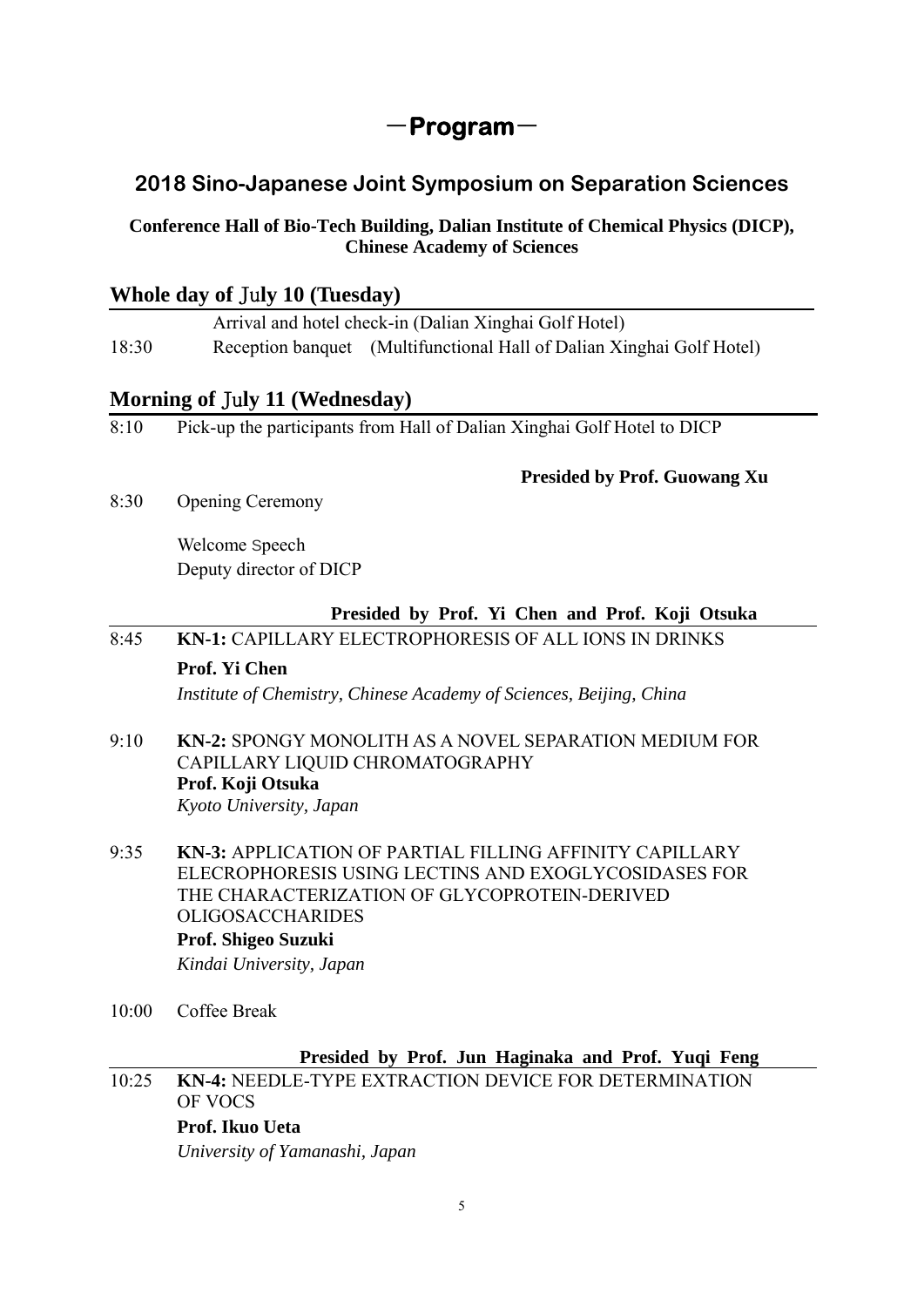- 10:50 **KN-5:** PREPARATION AND APPLICATION OF COTTON FIBER-BASED ADSORBENTS TO THE ENRICHMENT OF PHOSPHOPEPTIDES AND GLYCOPEPTIDES  **Prof. Yuqi Feng**  *Wuhan University, China*
- 11:15 **KN-6:** MOLECULARLY IMPRINTED POLYMERS FOR WARFARIN, CHLORWARFARİN AND BROMOWARFARIN AND THEIR IMPRINTING EFFECTS **Prof. Jun Haginaka**

 *Mukogawa Women's University, Japan*

- 11:40 **KN-7:** MINIATURIZED SAMPLE PREPARATION DEVICES WITH FIBROUS POLYMERIC EXTRACTION MEDIA **Prof. Yoshihiro Saito** *Toyohashi University of Technology, Japan*
- 12:10 Lunch in DICP cafeteria

#### **Afternoon of** Ju**ly 11 (Wednesday)**

**Presided by Prof. Xiu-Ping Yan and Prof. Makoto Tsunoda** 

- 13:30 **KN-8:** CHIP-BASED LIQUID CHROMATOGRAPHY ANALYSIS FOR BIOLOGICAL COMPOUNDS **Dr. Makoto Tsunoda** *University of Toky, Japan*
- 13:55 **KN-9:** PROFILING OF EPIGENETIC DNA MODIFICATIONSTITLE BY ADVANCED LC-MS/MS AND SEQUENCING **Prof. Hailin Wang**  *Research Center for Eco-Environmental Sciences, Chinese Academy of Sciences, China*
- 14:20 **KN-10:** BIOANALYSIS OF THERAPEUTIC MONOCLONAL ANTIBODIES BASED ON AFFINITY PURIFICATION AND HIGH-TEMPERATURE LIQUID CHROMATOGRAPHY **Prof. Kenichiro Todoroki**

*University of Shizuoka, Japan*

14:45 **KN-11:** COVENT-ORGANIC FRAMEWORKS FOR SAMPLE PREPARATION AND CHROMATOGRAPHIC SEPARATION **Prof. Xiu-Ping Yan** 

*Jiangnan University, China*

15:10 Coffee Break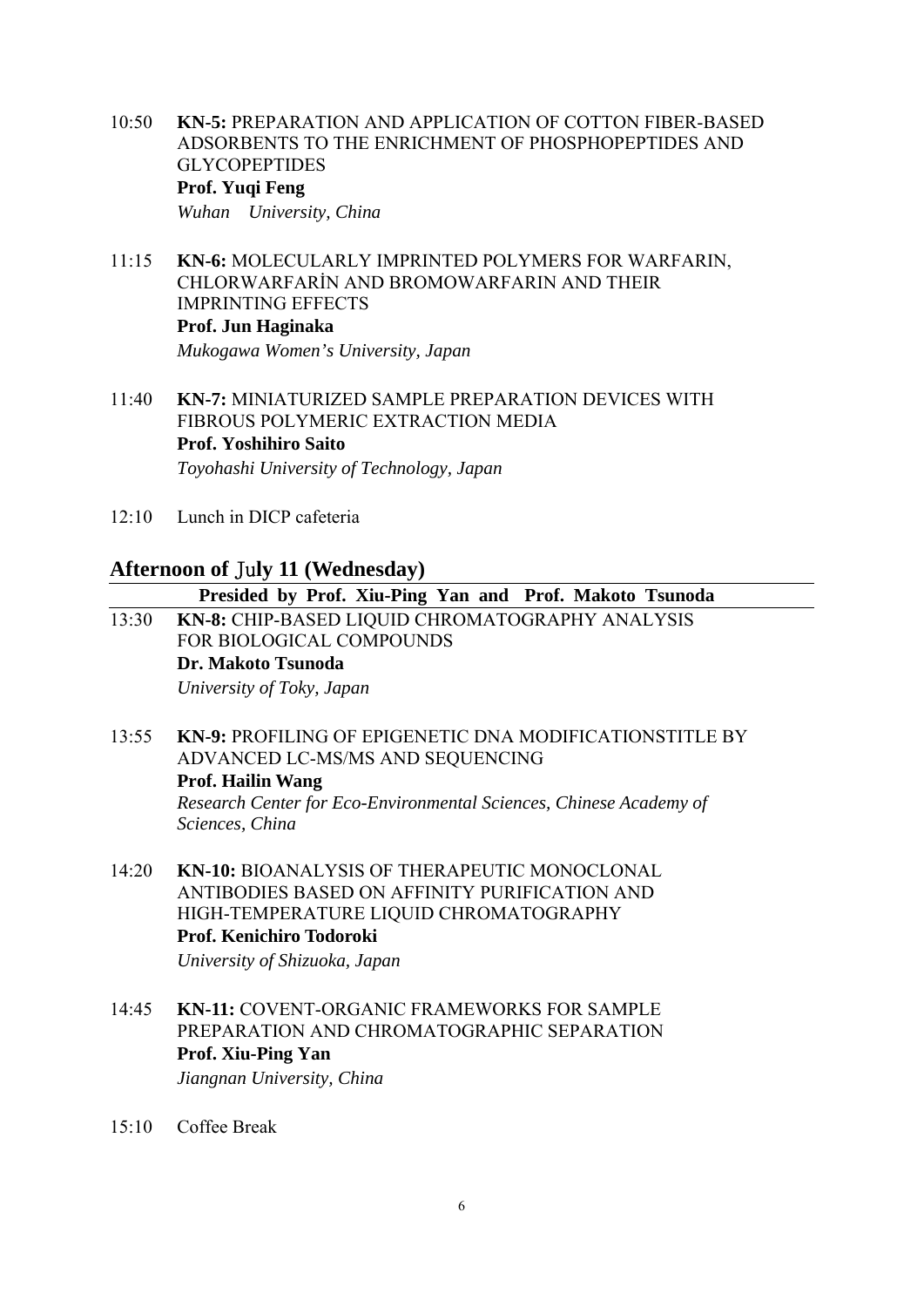#### **Presided by Prof. Huwei Liu and Prof. Gongke Li**

- 15:30 **KN-12:** FIELD-ASSISTED ONLINE SAMPLE PREPARATION METHODS FOR SOLID SAMPLE ANALYSIS **Prof. Gongke Li** *SUN YAT-SEN University, China*
- 15:55 **KN-13:** APPLICATION OF ULTRA PERFORMANCE CONVERGENCE CHROMATOGRAPHY IN ANALYTES IN FOOD AND BIOLOGICAL SAMPLES

#### **Prof. Feng Zhang**

*Institute of Food Safety, Chinese Academy of Inspection and Quarantine, China*

- 16:20 **KN-14:** DEVELOPMENT AND APPLICATIONS OF 2D LC-MS/MS METHODS IN CLINICAL LIPIDOMICS  **Prof. Huwei Liu**  *Peking University, China*
- 16:45 **KN-15:** APPLICATION OF COMPREHENSIVE TWO-DIMENSIONAL GAS CHROMATOGRAPHY LOW RESOLUTION MASS SPECTROMETRY ON SHORT-CHAIN CHLORINATED PARAFFINS **Yun Zou**  *MS Center, Shimadzu Co. LTD*
- 17:50 Speaker Dinner

## Morning of July 12 (Thursday)

|      | Presided by Prof. Jinming Lin and Prof. Kenji Sueyoshi                                                                                                            |
|------|-------------------------------------------------------------------------------------------------------------------------------------------------------------------|
| 8:10 | Pick-up the participants from the Hall of Dalian Xinghai Golf Hotel to DICP                                                                                       |
| 8:30 | <b>KN-16: DEVELOPMENT OF DEGITAL ELECTROPHORESIS DEVICES</b><br>FOR MULTI-DIMENSIONAL FRACTIONATION<br>Prof. Kenji Sueyoshi<br>Osaka Prefecture University, Japan |
| 8:55 | <b>KN-17: DROPLET GENERATION FOR CELL ANALYSIS ON</b><br>MICROLUIDICS AND MASS SPECTROMETRY<br><b>Prof. Jinming Lin</b><br>Tsinghua University, China             |
|      |                                                                                                                                                                   |

9:20 **KN-18:** MICROWAVE-ASSISTED FABRICATION OF MONOLITHIC STATIONARY PHASES FOR CAPILLARY LIQUID CHROMATOGRAPHY **Prof. Lee Wah Lim** 

*Gifu University, Japan*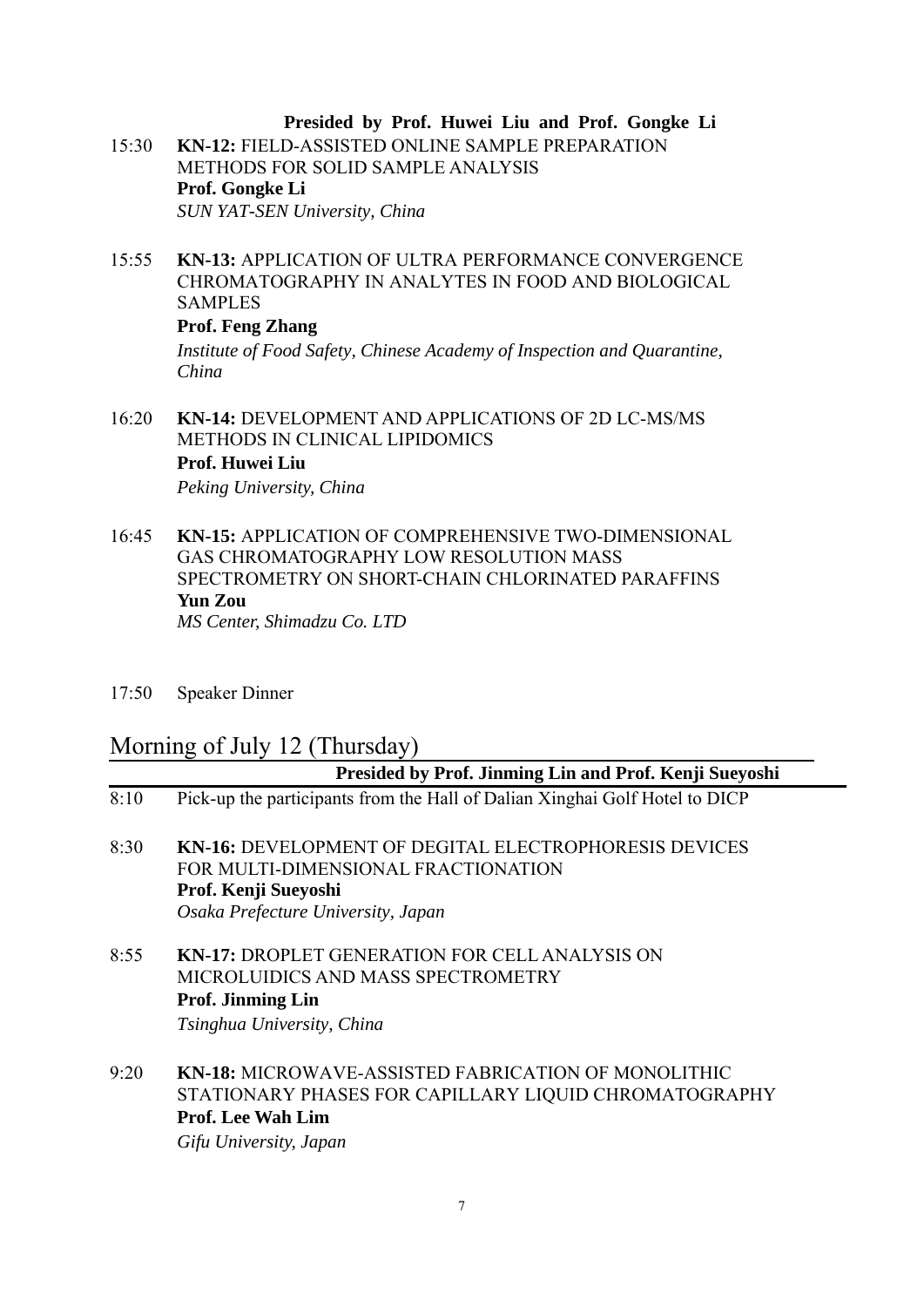- 9:45 **KN-19:** ELECTROPHORESIS SEPARATION ASSISTED FLUORESCENCE AND CHEMILUMINESCENCE SIGNALS AMPLIFICATION STRATEGY FOR HIGHLY SENSITIVE DETECTION OF BIOMOLECULES IN MICROCHIP ELECTROPHORESIS ASSAY **Prof. Shulin Zhao** *Guangxi Normal University, China*
- 10:10 Coffee Break

#### **Presided by Prof. Kenji Hamase and Prof. Yasushi Ishihama**

- 10:30 **KN-20:** MULTI-DIMENSIONAL CHIRAL HPLC: A PROMISING APPROACH TO EXPAND THE FRONTIER OF AMINO ACID, PEPTIDE AND PROTEIN RESEARCH **Prof. Kenji Hamase**  *Kyushu University,Japan*
- 10:55 **KN-21**: DEEP ANNOTATION STRATEGIES FOR NON-TARGETED METABOLOMICS DATA BASED ON BIOINFORMATICS AND HIGH RESOLUTION MASS SPECTROMETRY **Prof. Xin Lu** *Dalian Institute of Chemical Physics, Chinese Academy of Sciences, Dalian, China*
- 11:20 **KN-22:** HIGH RESOLUTION LIQUID AND GAS PHASE SEPARATION TO ILLUMINATE HUMAN PROTEOME **Prof. Yasushi Ishihama**  *Kyoto University, Japan*
- 11:45 **KN-23:** PREPARATION AND CHARACTERIZATION OF CARBON DOT-DECORATED SILICA STATIONARY PHASES FOR HYDROPHILIC INTERACTION CHROMATOGRAPHY **Prof. Hongdeng Qiu** *Lanzhou Institute of Chemical Physics, CAS, China*
- 12:10 Lunch in DICP cafeteria

# Afternoon of July 12 (Thursday)

#### **Presided by Prof. Lihua Zhang and Prof. Hideko Kanazawa**

13:30 **KN-24:** EFFECTIVE SEPARATION OF PROTEINS AND CELLS UTILIZING TEMPERATURE-RESPONSIVE CHROMATOGRAPHY **Prof. Hideko Kanazawa**

*Keio University, Japan*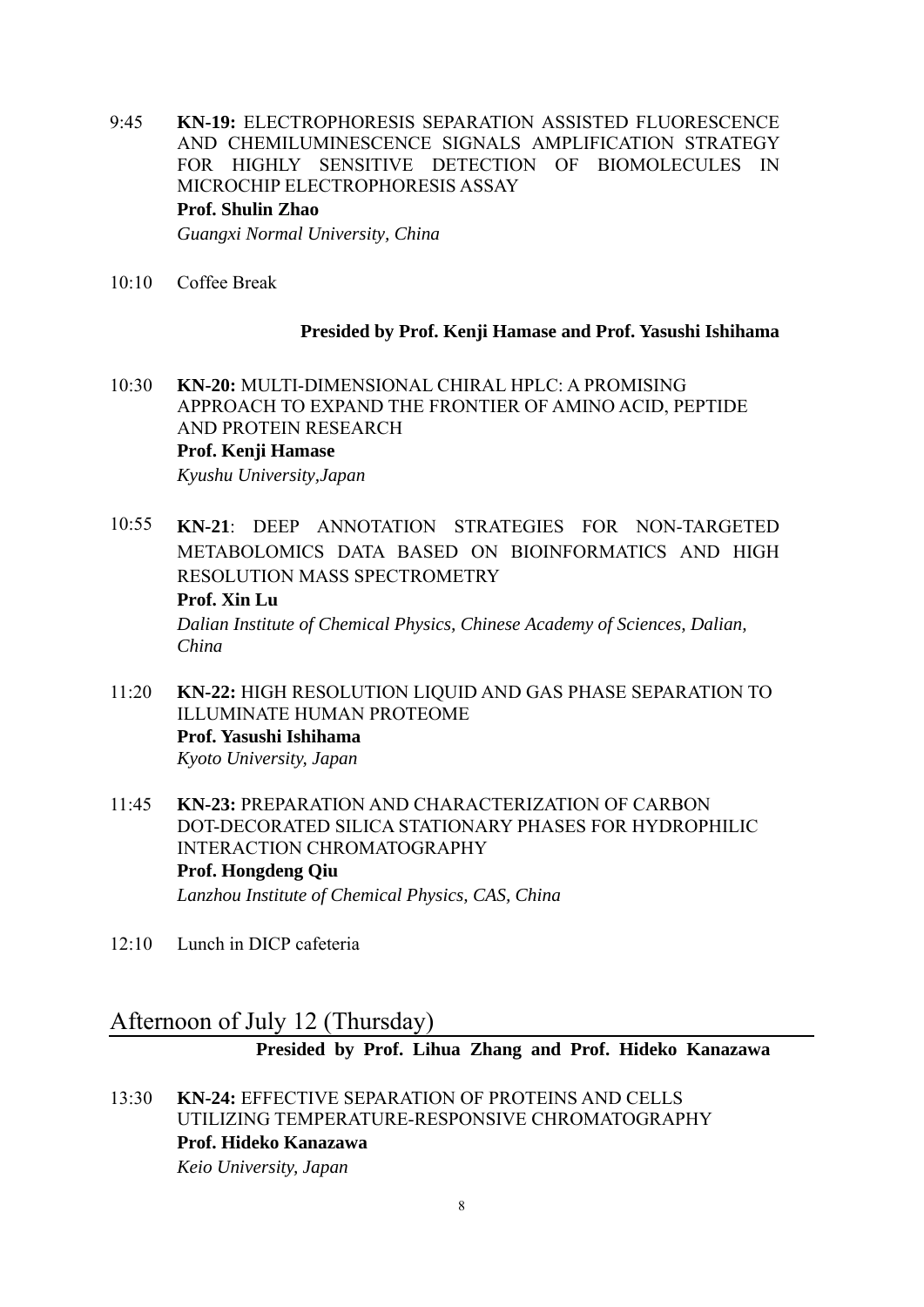- 13:55 **KN-25:** NEW METHODS FOR PROTEOME ANALYSIS, FROM QUALITATION, QUANTITATION TO INTERACTION **Prof. Lihua Zhang**  *Dalian Institute of Chemical Physics, Chinese Academy of Sciences, China*
- 14:20 **KN-26:** EFFECTIVE PI-INTERACTIONS FOR UNIQUE SEPARATIONS IN LIQUID CHROMATOGRAPHY **Prof. Takuya Kubo** *Kyoto University, Japan*
- 14:45 **KN-27:** NEW CHROMATOGRAPHIC APPROACHES TO ANALYZE METHYLPROTEOME **Prof. Mingliang Ye**  *Dalian Institute of Chemical Physics, Chinese Academy of Sciences, Dalian, China*
- 15:10 Coffee Break

### **Presided by Prof. Y. Saito and Prof. Xiangmin Zhang**

15:30 **KN-28:** SINGLE CELL PROTEOME ANALYSIS WITH ULTRASENSITIVE NANO-LC-MS SYSTEM

**Prof. Xiangmin Zhang**

*Fudan University, China*

#### 15:55 **KN-29:** HPLC AT ULTRALOW-TEMPERATURES **Prof. Shinya Kitagawa** *Nagoya Institute of Technology, Japan*

- 16:20 **KN-30:** FLOW THROUGH DIGESTION OF OLIGORIBONUCLEOTIDES IN ENZYME- AND CERIUM(IV)-IMMOBILIZED MONOLITHIC MICROREACTORS  **Prof. Tomonari Umemura**  *Tokyo University of Pharmacy and Life Sciences, Japan*
- 16:45 **KN-31:** EXPOSURE CHARACTERISTIC OF ORGANOPHOSPHATE FLAME RETARADANT AMONG PREGANT WOMEN BASED ON PHASE TRANSITION EXTRACTION AND UPLC-MS/MS **Prof. Surong Mei**  *Huazhong University of Science and Technology, China*
- 17:30 Dinner

July 13 (Friday)

Departure of delegates